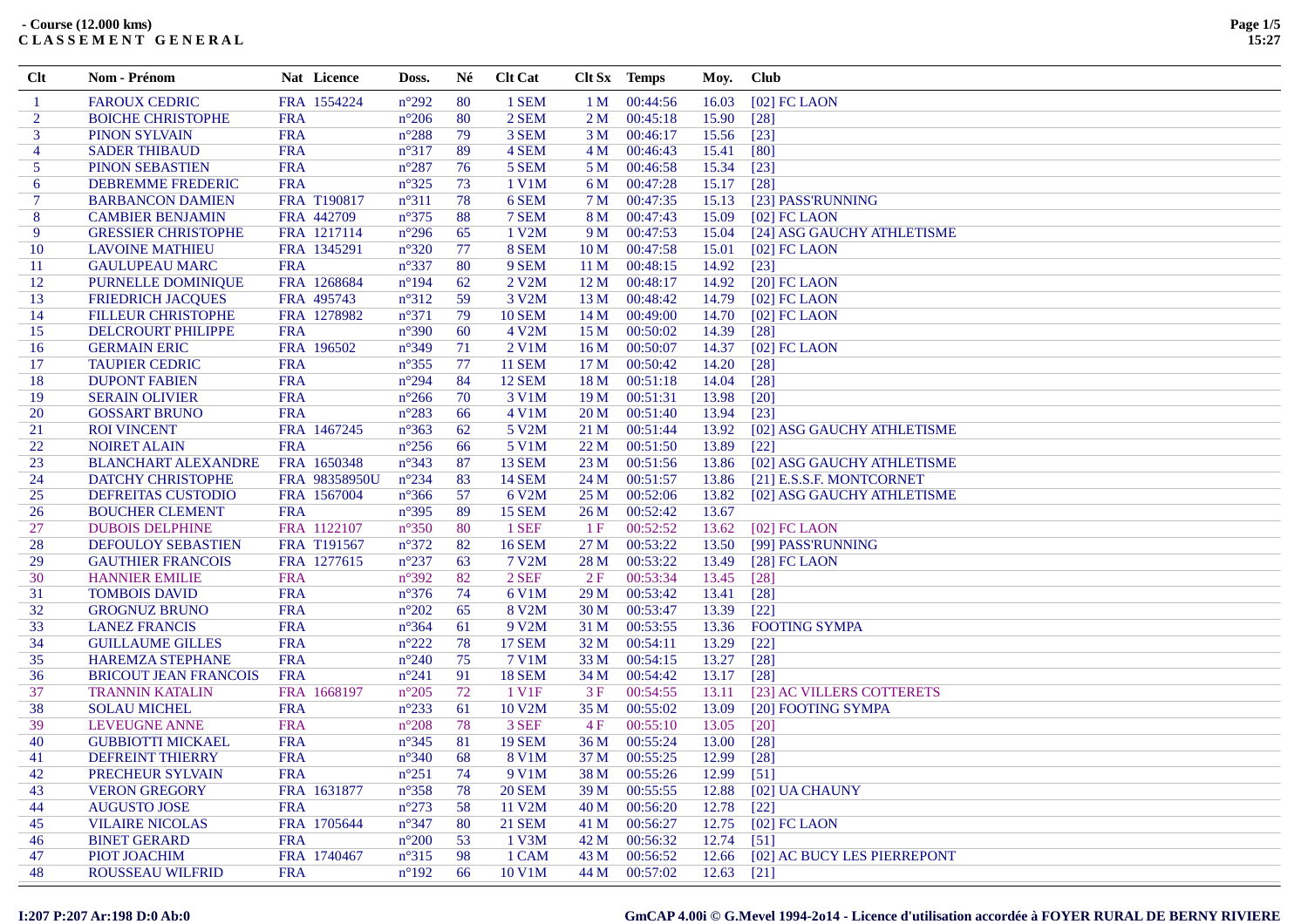| Clt      | Nom - Prénom                                     | Nat Licence               | Doss.                            | Né       | <b>Clt Cat</b>    |              | Clt Sx Temps         | Moy.           | <b>Club</b>                                         |
|----------|--------------------------------------------------|---------------------------|----------------------------------|----------|-------------------|--------------|----------------------|----------------|-----------------------------------------------------|
| 49       | <b>GUINET GUY</b>                                | FRA 1650294               | $n^{\circ}316$                   | 50       | $2$ V $3M$        | 45 M         | 00:57:33             | 12.51          | [23] ATHLETIC CLUB BUCY LES PIERREP                 |
| 50       | <b>CHRETIEN XAVIER</b>                           | FRA 1750738               | $n^{\circ}248$                   | 85       | <b>22 SEM</b>     | 46 M         | 00:57:52             | 12.44          | $[22]$ FC LAON                                      |
| 51       | <b>CHAMPION LAURENT</b>                          | FRA 775321                | $n^{\circ}332$                   | 55       | 3 V3M             | 47 M         | 00:58:15             | 12.36          | $[02]$ FC LAON                                      |
| 52       | PERREIRA MANUEL                                  | <b>FRA</b>                | $n^{\circ}324$                   | 71       | 11 V1M            | 48 M         | 00:58:16             | 12.36          | $\lceil 28 \rceil$                                  |
| 53       | DELFOSSE GUILLAUME                               | <b>FRA</b>                | $n^{\circ}254$                   | 88       | <b>23 SEM</b>     | 49 M         | 00:58:22             | 12.34          | $\lceil 20 \rceil$                                  |
| 54       | PARIS JEAN NOEL                                  | <b>FRA</b>                | $n^{\circ}220$                   | 59       | 12 V2M            | 50 M         | 00:59:02             | 12.20          | $\lceil 28 \rceil$                                  |
| 55       | PAIXAO RICHARD                                   | FRA 98359431U             | $n^{\circ}219$                   | 57       | 13 V2M            | 51 M         | 00:59:06             | 12.18          | [22] ASLC SOISSONS                                  |
| 56       | <b>MASCRET CYRILLE</b>                           | <b>FRA</b>                | $n^{\circ}276$                   | 77       | <b>24 SEM</b>     | 52 M         | 00:59:12             | 12.16          | $\lceil 20 \rceil$                                  |
| 57       | <b>MESTEJANOT PATRICK</b>                        | <b>FRA</b>                | $n^{\circ}341$                   | 62       | 14 V2M            | 53 M         | 00:59:18             | 12.14          | $\lceil 28 \rceil$                                  |
| 58       | <b>MAJTA DIDIER</b>                              | <b>FRA</b>                | $n^{\circ}328$                   | 62       | 15 V2M            | 54 M         | 00:59:19             | 12.14          | $[28]$                                              |
| 59       | <b>WAAG AURELIEN</b>                             | <b>FRA</b>                | $n^{\circ}327$                   | 79       | <b>25 SEM</b>     | 55 M         | 00:59:19             | 12.14          | $\lceil 28 \rceil$                                  |
| 60       | <b>GARCIA SAMUEL</b>                             | FRA 1558358               | $n^{\circ}393$                   | 74       | 12 V1M            | 56 M         | 00:59:21             | 12.13          | [02] AGGLO ATHLETISME SOISSONNAIS                   |
| 61       | <b>BILLARD VICTOR</b>                            | <b>FRA</b>                | $n^{\circ}281$                   | 96       | 1 JUM             | 57 M         | 00:59:24             | 12.12          | $\lceil 20 \rceil$                                  |
| 62       | <b>LAMBERT JOEL</b>                              | <b>FRA</b>                | $n^{\circ}228$                   | 53       | 4 V3M             | 58 M         | 00:59:32             | 12.10          | $[20]$                                              |
| 63       | <b>BILLARD OLIVIER</b>                           | <b>FRA</b>                | $n^{\circ}282$                   | 64       | 16 V2M            | 59 M         | 00:59:36             | 12.08          | $[20]$                                              |
| 64       | <b>LEROY LAURENT</b>                             | <b>FRA</b>                | $n^{\circ}274$                   | 81       | <b>26 SEM</b>     | 60 M         | 00:59:37             | 12.08          | $[22]$                                              |
| 65       | PUCHAUX BEATRICE                                 | FRA 1217117               | $n^{\circ}198$                   | 63       | 1 V <sub>2F</sub> | 5F           | 00:59:41             | 12.07          | [20] ASG GAUCHY ATHLETISME                          |
| 66       | PERCQ MAUD                                       | <b>FRA</b>                | $n^{\circ}293$                   | 73       | 2 V <sub>1F</sub> | 6F           | 00:59:47             | 12.05          | $\lceil 28 \rceil$                                  |
| 67       | PAUTOVA MARINA                                   | <b>FRA</b>                | $n^{\circ}300$                   | 76       | 4 SEF             | 7F           | 00:59:52             | 12.03          | $[20]$                                              |
| 68       | <b>LINAGE GIOVANNI</b>                           | <b>FRA</b>                | $n^{\circ}243$                   | 89       | <b>27 SEM</b>     | 61 M         | 00:59:53             | 12.03          | $[28]$                                              |
| 69       | <b>BOUCHET CELINE</b>                            | FRA 1090168               | $n^{\circ}199$                   | 80       | 5 SEF             | 8F           | 00:59:55             | 12.02          | $[20]$ FC LAON                                      |
| 70       | <b>HACHET FRANCIS</b>                            | FRA 163679                | $n^{\circ}321$                   | 68       | 13 V1M            | 62 M         | 00:59:56             | 12.01          | [02] ASG GAUCHY ATHLETISME                          |
| 71       | <b>LABORDE PATRICE</b>                           | <b>FRA</b>                | $n^{\circ}334$                   | 70       | 14 V1M            | 63 M         | 00:59:57             | 12.01          | <b>ACPI SAINT QUENTIN</b>                           |
| 72       | <b>IMLYHEN MOULAY</b>                            | FRA 1742304               | $n^{\circ}336$                   | 58       | 17 V2M            | 64 M         | 01:00:03             | 11.99          | [02] AGGLO ATHLETISME SOISSONNAIS                   |
| 73       | BEAUGENDRE YANN JOSEPI FRA                       |                           | $n^{\circ}326$                   | 69       | 15 V1M            | 65 M         | 01:00:20             | 11.94          | $\lceil 28 \rceil$                                  |
| 74       | <b>DUQUESNE VINCENT</b>                          | <b>FRA</b>                | $n^{\circ}346$                   | 76       | <b>28 SEM</b>     | 66 M         | 01:00:22             | 11.93          | $[20]$                                              |
| 75       | WERY JEAN CHRISTOPHE                             | <b>FRA</b>                | $n^{\circ}295$                   | 73       | 16 V1M            | 67 M         | 01:00:42             | 11.86          | $[59]$                                              |
| 76       | <b>DUHANT LUDOVIC</b>                            | FRA 9836059U              | $n^{\circ}253$                   | 77       | <b>29 SEM</b>     | 68 M         | 01:00:44             | 11.86          | [21] AC BUCY LES PIERREPONT                         |
| 77       | PELLETIER RUDY                                   | FRA 1590767               | $n^{\circ}322$                   | 82       | <b>30 SEM</b>     | 69 M         | 01:00:46             | 11.85          | [02] ASG GAUCHY ATHLETISME                          |
| 78       | <b>BEGUIN GUY</b>                                | <b>FRA</b>                | $n^{\circ}348$                   | 56       | 18 V2M            | 70 M         | 01:00:48             | 11.84          | $\lceil 23 \rceil$                                  |
| 79       | <b>TUTIN HERVE</b>                               | <b>FRA</b>                | $n^{\circ}359$                   | 68       | 17 V1M            | 71 M         | 01:00:54             | 11.82          | $\lceil 28 \rceil$                                  |
| 80       | <b>LATARGET FREDDY</b>                           | <b>FRA</b>                | $n^{\circ}225$                   | 72       | 18 V1M            | 72 M         | 01:00:59             | 11.81          | $[28]$                                              |
| 81       | <b>DOUCE NICOLAS</b>                             | <b>FRA</b>                | $n^{\circ}223$                   | 83       | <b>31 SEM</b>     | 73 M         | 01:01:24             | 11.73          | $[20]$                                              |
| 82       | PREVOT ANTHONY                                   | <b>FRA</b>                | $n^{\circ}207$                   | 82       | <b>32 SEM</b>     | 74 M         | 01:01:33             | 11.70          | $[22]$                                              |
| 83       | <b>GUIDET PHILIPPE</b>                           | <b>FRA</b>                | $n^{\circ}236$                   | 75       | 19 V1M            | 75 M         | 01:02:01             | 11.61          | [28]                                                |
| 84       | <b>DECARREAUX BENOIT</b>                         | FRA 43410174U             | $n^{\circ}197$                   | 66       | 20 V1M            | 76 M         | 01:02:12             | 11.58          | $[21]$ LA FERE AC                                   |
| 85       | <b>DENEL ARNAUD</b>                              | FRA 1516301               | $n^{\circ}265$                   | 78       | <b>33 SEM</b>     | 77 M         | 01:02:19             | 11.56          | [80] AMICALE DU VAL DE SOMME                        |
| 86<br>87 | <b>JUVIGNY DANIEL</b><br><b>VERGNEAU DIMITRI</b> | <b>FRA</b><br>FRA 1746895 | $n^{\circ}339$<br>$n^{\circ}323$ | 60<br>75 | 19 V2M<br>21 V1M  | 78 M<br>79 M | 01:02:45<br>01:02:51 | 11.48<br>11.46 | $[28]$                                              |
| 88       | <b>ECOSSE JEAN</b>                               | FRA 297779                | $n^{\circ}297$                   | 47       | 5 V3M             | 80 M         | 01:02:55             | 11.44          | [02] UA CHAUNY<br>[22] AGGLO ATHLETISME SOISSONNAIS |
| 89       | <b>BOCQUET FRANCK</b>                            | <b>FRA</b>                | $n^{\circ}357$                   | 61       | 20 V2M            | 81 M         | 01:03:06             | 11.41          | $[28]$                                              |
| 90       | <b>SOLAU SYLVIE</b>                              | <b>FRA</b>                | $n^{\circ}232$                   | 66       | 3 V1F             | 9F           | 01:03:27             | 11.35          | [20] FOOTING SYMPA                                  |
| 91       | <b>STOLZENBACH LOIC</b>                          | <b>FRA</b>                | $n^{\circ}211$                   | 79       | <b>34 SEM</b>     | 82 M         | 01:03:28             | 11.35          | [23] FOOTING SYMPA                                  |
| 92       | <b>CLOUP AURELIEN</b>                            | <b>FRA</b>                | $n^{\circ}362$                   | 81       | <b>35 SEM</b>     | 83 M         | 01:03:43             | 11.30          | $[28]$                                              |
| 93       | <b>HOYER CELINE</b>                              | <b>FRA</b>                | $n^{\circ}380$                   | 87       | 6 SEF             | 10F          | 01:03:49             | 11.28          | $[28]$                                              |
| 94       | <b>PANAS DAVID</b>                               | <b>FRA</b>                | $n^{\circ}212$                   | 74       | 22 V1M            | 84 M         | 01:03:56             | 11.26          | $[20]$                                              |
| 95       | PARGNEAUX SAMUEL                                 | <b>FRA</b>                | $n^{\circ}360$                   | 77       | <b>36 SEM</b>     | 85 M         | 01:04:00             | 11.25          | $[28]$                                              |
| 96       | <b>GABET GREGORI</b>                             | <b>FRA</b>                | $n^{\circ}245$                   | 78       | <b>37 SEM</b>     | 86 M         | 01:04:13             | 11.21          | $[22]$                                              |
|          |                                                  |                           |                                  |          |                   |              |                      |                |                                                     |

## **GmCAP 4.00i © G.Mevel 1994-2o14 - Licence d'utilisation accordée à FOYER RURAL DE BERNY RIVIERE**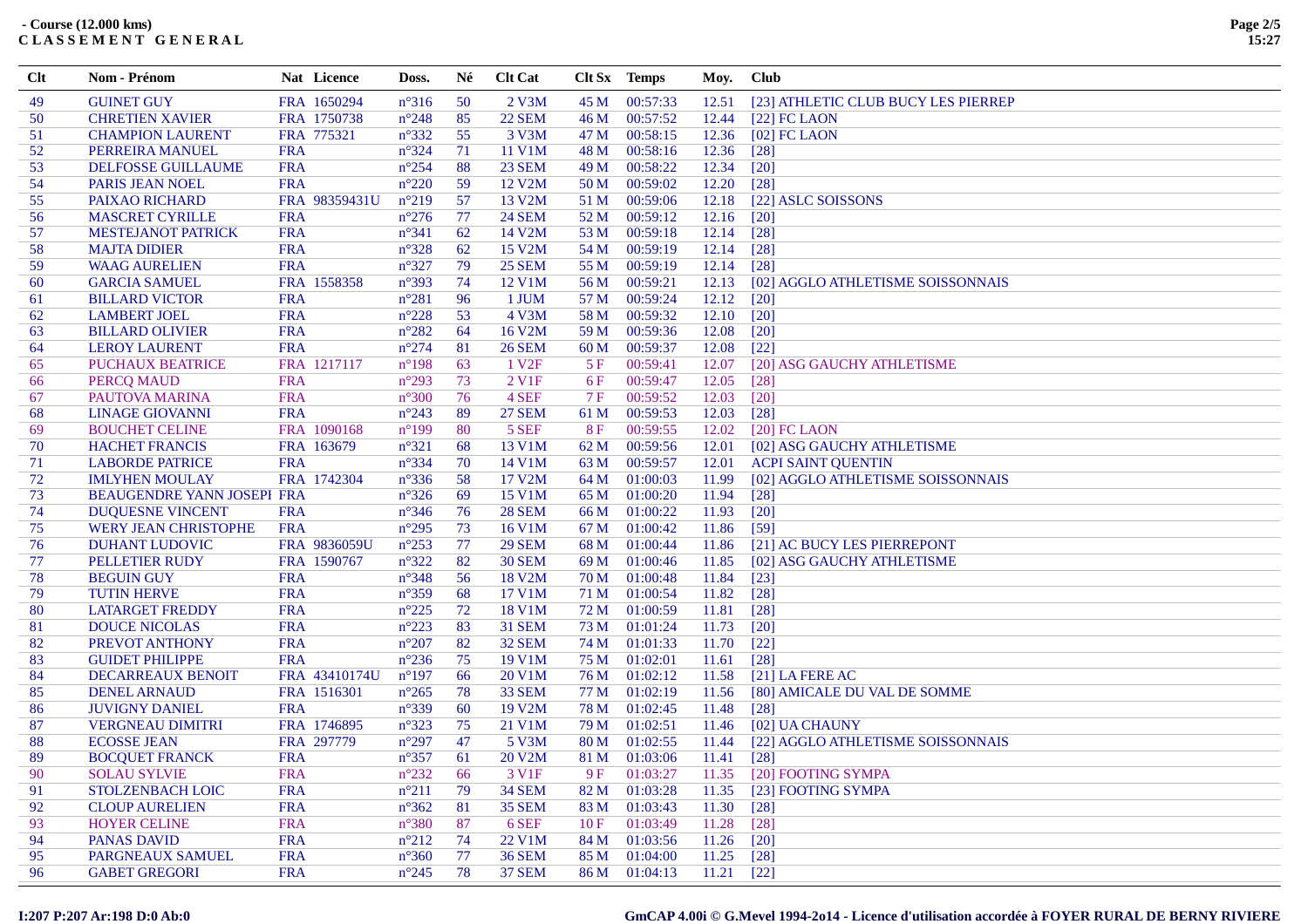| <b>Clt</b>     | <b>Nom - Prénom</b>                        |            | Nat Licence   | Doss.                            | Né          | <b>Clt Cat</b>      |                          | Clt Sx Temps         | Moy.           | <b>Club</b>                       |
|----------------|--------------------------------------------|------------|---------------|----------------------------------|-------------|---------------------|--------------------------|----------------------|----------------|-----------------------------------|
| 97             | FERREIRA DA COSTA DAVID FRA 1746056        |            |               | $n^{\circ}252$                   | 72          | 23 V1M              | 87 M                     | 01:04:15             | 11.21          | [23] UA CHAUNY                    |
| 98             | <b>FORAIN PATRICK</b>                      | <b>FRA</b> |               | $n^{\circ}224$                   | 55          | 6 V3M               | 88 M                     | 01:04:23             | 11.18          | $[22]$                            |
| 99             | <b>TRUBLIN JEAN-PAUL</b>                   |            | FRA 630005    | $n^{\circ}270$                   | 58          | 21 V2M              | 89 M                     | 01:04:27             | 11.17          | $[22]$ CAP 21                     |
| 100            | <b>MAES VALERIE</b>                        | <b>FRA</b> |               | $n^{\circ}313$                   | 67          | 4 V1F               | 11F                      | 01:04:37             | 11.14          | $\lceil 02 \rceil$                |
| 101            | <b>PAU SEBASTIEN</b>                       | <b>FRA</b> |               | $n^{\circ}242$                   | 73          | 24 V1M              | 90 M                     | 01:04:55             | 11.09          | $[28]$                            |
| 102            | <b>VALLIER GILLES</b>                      | <b>FRA</b> |               | $n^{\circ}389$                   | 61          | 22 V2M              | 91 M                     | 01:05:01             | 11.08          | $\lceil 28 \rceil$                |
| 103            | <b>VERGEOT THOMAS</b>                      | <b>FRA</b> |               | $n^{\circ}247$                   | 99          | 2 CAM               | 92 M                     | 01:05:07             | 11.06          | $\lceil 20 \rceil$                |
| 104            | PILATUS PHILIPPE                           | <b>FRA</b> |               | $n^{\circ}239$                   | 62          | 23 V2M              | 93 M                     | 01:05:12             | 11.04          | $[20]$                            |
| 105            | <b>COLAS PASCAL</b>                        | <b>FRA</b> |               | $n^{\circ}214$                   | 58          | 24 V2M              | 94 M                     | 01:05:24             | 11.01          | $[23]$                            |
| 106            | <b>CORNET FRANCOIS</b>                     | <b>FRA</b> |               | $n^{\circ}310$                   | 72          | 25 V1M              | 95 M                     | 01:05:29             | 11.00          | $[28]$                            |
| 107            | <b>WURTZ PASCAL</b>                        | <b>FRA</b> |               | $n^{\circ}217$                   | 63          | 25 V2M              | 96 M                     | 01:05:46             | 10.95          | $[28]$                            |
| 108            | <b>DHERSE FRANCIS</b>                      | <b>FRA</b> |               | $n^{\circ}196$                   | 53          | 7 V3M               | 97 M                     | 01:05:48             | 10.94          | <b>FOOTING SYMPA</b>              |
| 109            | <b>BAUDOT JEAN-LOUIS</b>                   |            | FRA 1586818   | $n^{\circ}335$                   | 66          | 26 V1M              | 98 M                     | 01:05:49             | 10.94          | $[02]$ FC LAON                    |
| <sup>110</sup> | <b>BOUDJEM HAICHAM</b>                     | <b>FRA</b> |               | $n^{\circ}209$                   | 84          | <b>38 SEM</b>       | 99 M                     | 01:05:54             | 10.93          | $[51]$                            |
| <sup>111</sup> | <b>RUMAN CHRISTINE</b>                     | <b>FRA</b> |               | $n^{\circ}201$                   | 66          | 5 V <sub>1F</sub>   | 12F                      | 01:05:59             | 10.91          | $[23]$                            |
| 112            | <b>LAVENUS LIONEL</b>                      | <b>FRA</b> |               | $n^{\circ}262$                   | 61          | 26 V2M              | 100 M                    | 01:06:01             | 10.91          | $[22]$                            |
| 113            | <b>HOQUET JEROME</b>                       | <b>FRA</b> |               | $n^{\circ}193$                   | 74          | 27 V1M              | 101 M                    | 01:06:03             | 10.90          | $[20]$                            |
| 114            | <b>GAMBIER BENOIT</b>                      | <b>FRA</b> |               | $n^{\circ}275$                   | 79          | <b>39 SEM</b>       | 102 M                    | 01:06:14             | 10.87          | $\left[21\right]$                 |
| 115            | PANAS LAETICIA                             | <b>FRA</b> |               | $n^{\circ}213$                   | 75          | 6 V <sub>1F</sub>   | 13F                      | 01:06:23             | 10.85          | $[20]$                            |
| 116            | <b>BLEUSE PASCAL</b>                       |            | FRA 60115735U | $n^{\circ}230$                   | 57          | 27 V2M              | 103 M                    | 01:06:28             | 10.83          | [23] C MONT D ORIGNY A            |
| 117            | <b>DECHELLE MAXIME</b>                     | <b>FRA</b> |               | $n^{\circ}344$                   | 90          | <b>40 SEM</b>       | 104 <sub>M</sub>         | 01:06:30             | 10.83          | $\lceil 28 \rceil$                |
| 118            | <b>BLEUSE KARINE</b>                       |            | FRA 98359005U | $n^{\circ}231$                   | 73          | 7 V1F               | 14F                      | 01:06:36             | 10.81          | [21] C MONT D ORIGNY A            |
| 119            | <b>DEMAZURE ALINE</b>                      | <b>FRA</b> |               | $n^{\circ}373$                   | 78          | 7 SEF               | 15F                      | 01:06:44             | 10.79          | $\lceil 28 \rceil$                |
| 120            | <b>GALHAUT CHRISTIANE</b>                  |            | FRA 363336    | $n^{\circ}318$                   | 70          | <b>8 V1F</b>        | 16F                      | 01:06:59             | 10.75          | [02] ASG GAUCHY ATHLETISME        |
| 121            | <b>TAMBOURET GILLES</b>                    | <b>FRA</b> |               | $n^{\circ}331$                   | 50          | 8 V3M               | 105 <sub>M</sub>         | 01:07:09             |                | 10.72 FOOTING SYMPA               |
| 122            | <b>GOSSET CEDRIC</b>                       |            | FRA T191456   | $n^{\circ}352$                   | 79          | 41 SEM              | 106 M                    | 01:07:14             | 10.71          | [99] PASS'RUNNING                 |
| 123            | <b>DELAPORTE MATHIEU</b>                   | <b>FRA</b> |               | $n^{\circ}370$                   | 81          | 42 SEM              | 107 <sub>M</sub>         | 01:07:32             | 10.66          | $\lceil 28 \rceil$                |
| 124            | <b>GUNGUENE MARC</b>                       | <b>FRA</b> |               | $n^{\circ}272$                   | 72          | 28 V1M              | 108 <sub>M</sub>         | 01:07:35             | 10.66          | $[20]$                            |
| 125            | <b>DIE SYVIA</b>                           | <b>FRA</b> |               | $n^{\circ}190$                   | 60          | 2 V <sub>2F</sub>   | 17F                      | 01:07:37             | 10.65          | $\lceil 51 \rceil$                |
| 126            | <b>RENARD VINCENT</b>                      |            | FRA 98358939U | $n^{\circ}353$                   | 78          | 43 SEM              | 109 <sub>M</sub>         | 01:07:41             | 10.64          | AC BUCY LES PIERREPONT            |
| 127            | <b>MOLIN PEGGY</b>                         |            | FRA 631293    | $n^{\circ}257$                   | 72          | 9 V <sub>1F</sub>   | 18F                      | 01:07:57             | 10.60          | [28] AGGLO ATHLETISME SOISSONNAIS |
| 128            | <b>CLERGUE PATRICK</b>                     |            | FRA 458395    | $n^{\circ}259$                   | 61          | 28 V <sub>2</sub> M | 110 <sub>M</sub>         | 01:07:59             | 10.59          | [28] AGGLO ATHLETISME SOISSONNAIS |
| 129            | <b>LEGER ISABELLE</b>                      | <b>FRA</b> |               | $n^{\circ}263$                   | 81          | 8 SEF               | 19F                      | 01:08:11             | 10.56          | $\lceil 21 \rceil$                |
| 130            | <b>HECHT ERIC</b>                          | <b>FRA</b> |               | $n^{\circ}246$                   | 79          | <b>44 SEM</b>       | 111 M                    | 01:08:26             | 10.52          | $[20]$                            |
| 131            | <b>LEPREUX XAVIER</b>                      | <b>FRA</b> |               | $n^{\circ}238$                   | 60          | 29 V2M              | 112M                     | 01:08:34             | 10.50          | $\lceil 20 \rceil$                |
| <b>132</b>     | <b>BLONDEL SANDRINE</b>                    | <b>FRA</b> |               | $n^{\circ}264$                   | $\sqrt{74}$ | 10 V <sub>1F</sub>  | 20 F                     | [01:08:36]           | 10.50          | [21]                              |
| 133            | <b>BEDNARSKI LAURENT</b>                   | <b>FRA</b> |               | $n^{\circ}226$                   | 73          | 29 V1M              | 113M                     | 01:08:38             | 10.49          | $\lceil 20 \rceil$                |
| 134            | <b>FOURNIRET BRUNO</b>                     | <b>FRA</b> |               | $n^{\circ}354$                   | 60          | 30 V2M              | 114M                     | 01:08:56             | 10.45          | $[20]$                            |
| 135            | <b>DUPONT VIRGINIE</b>                     | <b>FRA</b> |               | $n^{\circ}191$                   | 83          | 9 SEF               | 21F                      | 01:08:57             | 10.44          | $\lceil 20 \rceil$                |
| 136            | <b>KASZYNSKI RICHARD</b>                   |            | FRA 1731510   | $n^{\circ}189$                   | 61          | 31 V2M              | 115M                     | 01:08:58             | 10.44          | [59] LILLE METROPOLE ATHLETISME   |
| 137            | <b>BOUGNOT CLAIRE</b>                      |            | FRA 1539073   | $n^{\circ}388$                   | 68          | 11 V1F              | 22 F                     | 01:09:13             | 10.40          | $[02]$ FC LAON                    |
| 138            | <b>BOUGNOT LEA</b>                         | <b>FRA</b> |               | $n^{\circ}387$                   | 95          | 1 ESF               | 23 F                     | 01:09:14             | 10.40          | $[28]$                            |
| 139            | <b>FAGNIOT EMMANUEL</b>                    | <b>FRA</b> |               | $n^{\circ}277$                   | 78          | <b>45 SEM</b>       | 116M                     | 01:09:17             | 10.39          | $\lceil 20 \rceil$                |
| 140            | <b>DUBOIS JEAN LUC</b>                     | <b>FRA</b> |               | $n^{\circ}351$                   | 54          | 9 V3M               | 117 <sub>M</sub>         | 01:09:23             | 10.38          | $[02]$ FC LAON                    |
| 141            | ROUSSEAU LUDOVIC                           | <b>FRA</b> |               | $n^{\circ}330$                   | 81          | <b>46 SEM</b>       | 118M                     | 01:09:32             | 10.36          | $[28]$                            |
| 142            | <b>DUTRY ALBERT</b><br><b>VATIN GILLES</b> | <b>FRA</b> | FRA 189538    | $n^{\circ}291$<br>$n^{\circ}374$ | 52<br>63    | 10 V3M<br>32 V2M    | 119M<br>120 <sub>M</sub> | 01:09:34<br>01:09:47 | 10.35<br>10.32 | $[02]$ FC LAON                    |
| 143<br>144     |                                            | <b>FRA</b> |               | $n^{\circ}368$                   | 69          | 30 V1M              | 121 M                    | 01:09:48             |                | $[28]$                            |
|                | <b>LEFEVRE PATRICK</b>                     |            |               |                                  |             |                     |                          |                      | 10.32          | $[28]$                            |

## GmCAP 4.00i © G.Mevel 1994-2014 - Licence d'utilisation accordée à FOYER RURAL DE BERNY RIVIERE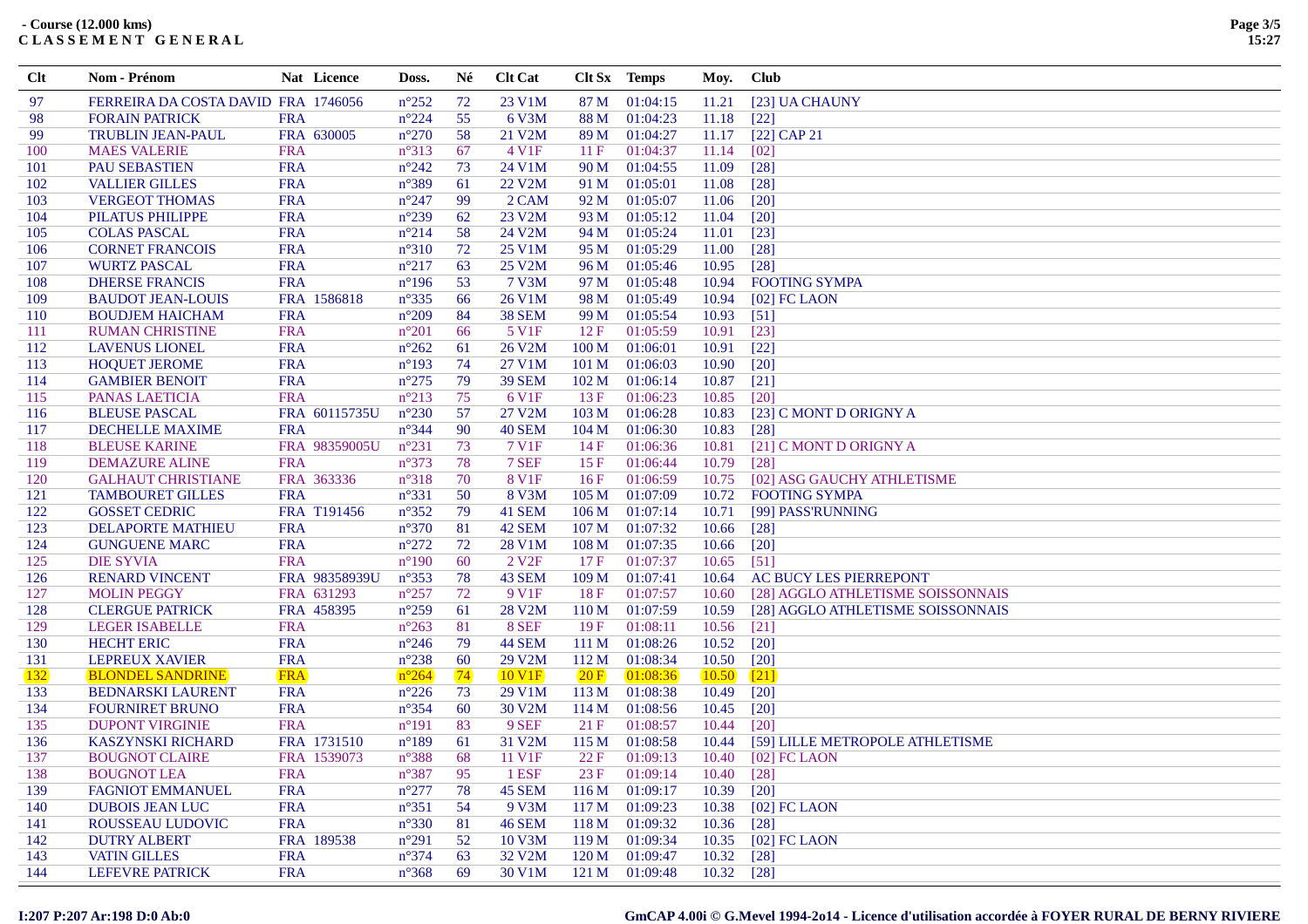| Clt | Nom - Prénom                | Nat Licence   | Doss.          | Né  | <b>Clt Cat</b>    |                  | Clt Sx Temps   | Moy.  | <b>Club</b>                       |
|-----|-----------------------------|---------------|----------------|-----|-------------------|------------------|----------------|-------|-----------------------------------|
| 145 | <b>FAGNIOT CAMILLE</b>      | <b>FRA</b>    | $n^{\circ}356$ | 74  | 12 V1F            | 24F              | 01:09:50       | 10.31 | $[28]$                            |
| 146 | <b>MARSAUX JEAN BERNARD</b> | <b>FRA</b>    | $n^{\circ}329$ | 64  | 33 V2M            | 122M             | 01:09:51       | 10.31 | $[28]$                            |
| 147 | <b>SIECKER GERARD</b>       | FRA 704845    | $n^{\circ}221$ | 56  | 34 V2M            | 123 M            | 01:09:52       | 10.31 | [51] ASPTT CHALONS-EN-CHAMPAGNE   |
| 148 | <b>PASQUIER MAURICE</b>     | FRA 224407    | $n^{\circ}204$ | 43  | 1 V4M             | 124M             | 01:10:08       | 10.27 | [27] ESC TERGNIER                 |
| 149 | <b>DECHAMPS PATRICE</b>     | FRA 1121331   | $n^{\circ}319$ | 67  | 31 V1M            | 125 M            | 01:10:09       | 10.27 | [02] ESC TERGNIER                 |
| 150 | <b>BOURDON DANY</b>         | <b>FRA</b>    | $n^{\circ}385$ | 88  | <b>47 SEM</b>     | 126M             | 01:10:11       | 10.26 | $[28]$                            |
| 151 | <b>LEPINE JACQUES</b>       | FRA 55261064U | $n^{\circ}286$ | 52  | 11 V3M            | 127 M            | 01:10:19       | 10.24 | [28] ASLC SOISSONS                |
| 152 | <b>CHOQUET FABRICE</b>      | <b>FRA</b>    | $n^{\circ}379$ | 67  | 32 V1M            | 128 M            | 01:10:34       | 10.20 | $[21]$                            |
| 153 | <b>SOLAU JACKY</b>          | FRA 63095366U | $n^{\circ}284$ | 64  | 35 V2M            | 129 <sub>M</sub> | 01:10:54       | 10.16 | [28] LA FERE AC                   |
| 154 | <b>SOBRAL LOUIS</b>         | <b>FRA</b>    | $n^{\circ}203$ | 48  | 12 V3M            | 130 M            | 01:10:54       | 10.16 | $[22]$                            |
| 155 | <b>LIENARD SERGE</b>        | <b>FRA</b>    | $n^{\circ}342$ | 68  | 33 V1M            | 131 M            | 01:10:56       | 10.15 | $[28]$                            |
| 156 | <b>REMY MARIELLE</b>        | <b>FRA</b>    | $n^{\circ}227$ | 62  | 3 V <sub>2F</sub> | 25 F             | 01:10:57       | 10.15 | $[20]$                            |
| 157 | <b>MARLY CHRISTINE</b>      | FRA 1439660   | $n^{\circ}215$ | 62  | 4 V <sub>2F</sub> | 26F              | 01:11:05       | 10.13 | $[20]$ FC LAON                    |
| 158 | <b>SOLAU ISABELLE</b>       | FRA 63095365U | $n^{\circ}285$ | 67  | 13 V1F            | 27F              | 01:11:06       | 10.13 | $[28]$ LA FERE AC                 |
| 159 | <b>BRASILES BENOIT</b>      | <b>FRA</b>    | $n^{\circ}301$ |     | <b>48 SEM</b>     | 132 M            | 01:11:14       | 10.11 | $[28]$                            |
| 160 | <b>DAGNIAUX MARTIAL</b>     | <b>FRA</b>    | $n^{\circ}302$ | 75  | 34 V1M            | 133 M            | 01:11:21       | 10.09 | [20] PRINCESSE LEA                |
| 161 | <b>DUVERGER CHRISTELLE</b>  | <b>FRA</b>    | $n^{\circ}365$ | 67  | 14 V1F            | 28 F             | 01:11:46       | 10.03 | $[28]$                            |
| 162 | <b>VIGNIER XAVIER</b>       | <b>FRA</b>    | $n^{\circ}304$ | 71  | 35 V1M            | 134M             | 01:11:46       | 10.03 | [20] PRINCESSE LEA                |
| 163 | <b>MOREL MICHEL</b>         | <b>FRA</b>    | $n^{\circ}314$ | 63  | 36 V2M            | 135 M            | 01:11:47       | 10.03 | PRINCESSE LEA                     |
| 164 | <b>GARNIER FLORIAN</b>      | <b>FRA</b>    | $n^{\circ}305$ | 89  | <b>49 SEM</b>     | 136 M            | 01:11:48       | 10.03 | [20] PRINCESSE LEA                |
| 165 | <b>VOGT MARC</b>            | <b>FRA</b>    | $n^{\circ}306$ | 83  | <b>50 SEM</b>     | 137 M            | 01:11:48       | 10.03 | [20] PRINCESSE LEA                |
| 166 | <b>GONIER TIMOTHEE</b>      | <b>FRA</b>    | $n^{\circ}308$ | 96  | $2$ JUM           | 138 M            | 01:11:50       | 10.02 | [20] PRINCESSE LEA                |
| 167 | <b>GEKIERE PHILIPPE</b>     | <b>FRA</b>    | $n^{\circ}307$ | 69  | 36 V1M            | 139 M            | 01:11:51       | 10.02 | [20] PRINCESSE LEA                |
| 168 | <b>MOREAU CEDRIC</b>        | <b>FRA</b>    | $n^{\circ}303$ | 71  | 37 V1M            | 140 M            | 01:11:52       | 10.02 | [20] PRINCESSE LEA                |
| 169 | <b>TANGHE ERIC</b>          | <b>FRA</b>    | $n^{\circ}361$ |     | 1 V5M             | 141 M            | 01:12:03       | 9.99  | $[28]$                            |
| 170 | <b>DEMARTA FABIENNE</b>     | FRA 1466375   | $n^{\circ}260$ | 68  | 15 V1F            | 29F              | 01:12:25       | 9.94  | [22] AGGLO ATHLETISME SOISSONNAIS |
| 171 | <b>TURBIAK LAURENCE</b>     | <b>FRA</b>    | $n^{\circ}255$ | 66  | 16 V1F            | 30F              | 01:12:25       | 9.94  | $[22]$                            |
| 172 | <b>ROUSSEL YVAN</b>         | <b>FRA</b>    | $n^{\circ}391$ | 73  | 38 V1M            | 142 M            | 01:12:47       | 9.89  | $[28]$                            |
| 173 | <b>JOLY JEAN MARC</b>       | <b>FRA</b>    | $n^{\circ}250$ | 57  | 37 V2M            | 143 M            | 01:13:25       | 9.81  | $[51]$                            |
| 174 | <b>LEROUX CAROLINE</b>      | <b>FRA</b>    | $n^{\circ}394$ | 81  | <b>10 SEF</b>     | 31 F             | 01:13:32       | 9.79  |                                   |
| 175 | NOBLECOURT JOEL             | <b>FRA</b>    | $n^{\circ}278$ | 47  | 13 V3M            | 144 M            | 01:14:57       | 9.61  | $[51]$                            |
| 176 | <b>HATON CHANTAL</b>        | FRA T191005   | $n^{\circ}261$ | 49  | 1 V3F             | 32F              | 01:15:32       | 9.53  | [51] PASS'RUNNING                 |
| 177 | PAUTOVA ELENA               | <b>FRA</b>    | $n^{\circ}299$ | 83  | <b>11 SEF</b>     | 33 F             | 01:16:00       | 9.48  | $[20]$                            |
| 178 | LEPOINTE MARIE LAURE        | <b>FRA</b>    | $n^{\circ}290$ | 84  | <b>12 SEF</b>     | 34 F             | 01:16:10       | 9.45  | $[28]$                            |
| 179 | LEPOINTE CHRISTOPHE         | <b>FRA</b>    | $n^{\circ}289$ | 82  | 51 SEM            | 145 M            | 01:16:11       | 9.45  | $[28]$                            |
| 180 | <b>FETET MARION</b>         | <b>FRA</b>    | $n^{\circ}369$ | 83  | <b>13 SEF</b>     | 35 F             | 01:16:24       | 9.43  | [28]                              |
| 181 | <b>DHERSE VIRGINIE</b>      | <b>FRA</b>    | $n^{\circ}268$ | 81  | <b>14 SEF</b>     | 36F              | 01:16:38       | 9.40  | [80] FOOTING SYMPA                |
| 182 | KACZMAREK CHRISTIAN         | <b>FRA</b>    | $n^{\circ}338$ | 52  | 14 V3M            | 146 M            | 01:17:12       | 9.33  | $[28]$                            |
| 183 | <b>CHAMPION CLAUDINE</b>    | <b>FRA</b>    | $n^{\circ}333$ | 56  | 5 V <sub>2F</sub> | 37 F             | 01:17:42       | 9.27  | <b>FOOTING SYMPA</b>              |
| 184 | <b>DELHORBE ROMAIN</b>      | <b>FRA</b>    | $n^{\circ}381$ | 89  | <b>52 SEM</b>     | 147 M            | 01:17:42       | 9.27  | $[28]$                            |
| 185 | <b>GOMES MARIE</b>          | <b>FRA</b>    | $n^{\circ}218$ | 57  | 6 V <sub>2F</sub> | 38F              | 01:18:43       | 9.15  | $[28]$                            |
| 186 | <b>WURTZ KATIA</b>          | <b>FRA</b>    | $n^{\circ}216$ | -64 | 7 V <sub>2F</sub> | 39F              | 01:18:44       | 9.15  | $[28]$                            |
| 187 | <b>DHERSE CATHERINE</b>     | <b>FRA</b>    | $n^{\circ}269$ | 56  | 8 V <sub>2F</sub> | 40F              | 01:20:06       | 8.99  | [20] FOOTING SYMPA                |
| 188 | <b>HAMEL JULIEN</b>         | <b>FRA</b>    | $n^{\circ}386$ | 94  | 1 ESM             | 148 M            | 01:21:04       | 8.88  | $[28]$                            |
| 189 | <b>MONET BAPTISTE</b>       | <b>FRA</b>    | $n^{\circ}384$ | 88  | <b>53 SEM</b>     | 149 M            | 01:21:06       | 8.88  | $[28]$                            |
| 190 | <b>ROUSSEL THIERRY</b>      | <b>FRA</b>    | $n^{\circ}382$ | 65  | 38 V2M            | 150 M            | 01:21:31       | 8.83  | $[28]$                            |
| 191 | <b>GUILLON CORINNE</b>      | <b>FRA</b>    | $n^{\circ}378$ | 63  | 9 V <sub>2F</sub> | 41 F             | 01:27:15       | 8.25  | $[28]$                            |
| 192 | <b>GUILLON MAXIME</b>       | <b>FRA</b>    | $n^{\circ}383$ | 87  | <b>54 SEM</b>     |                  | 151 M 01:27:27 | 8.23  | $[28]$                            |